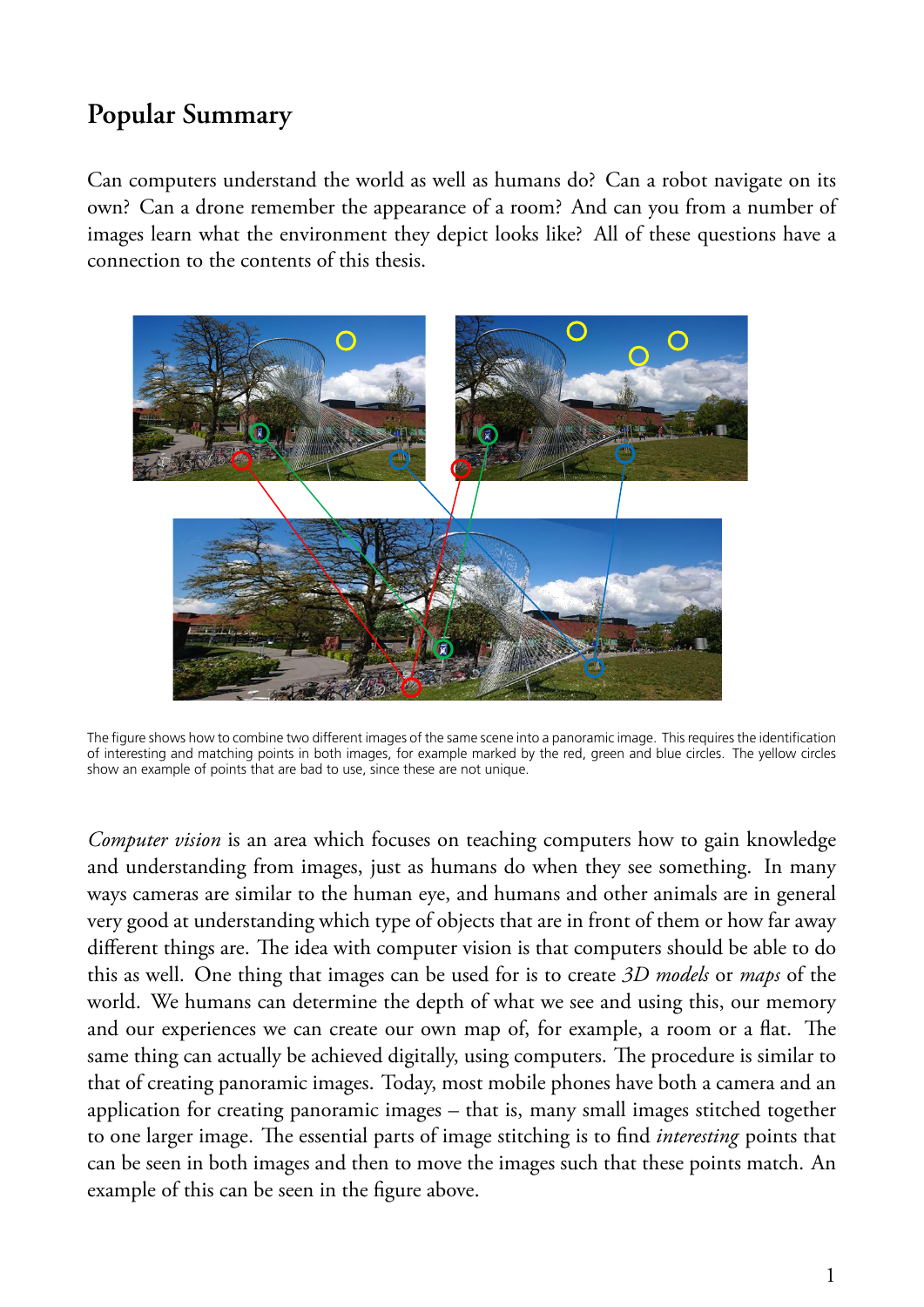

Using several images the 3D position of the "interesting" points can be found. If there are enough images one can create a 3D model, here represented as a point cloud, of the person in the images.

Similarly, with enough images taken from different angles, these can be "stitched" into a 3D model. The depth can be recovered since the images are taken at different positions, as can be seen in the figure above. To estimate 3D coordinates using interesting image points and known camera positions is called *triangulation* and if the camera positions are unknown but estimated as well, we call it *structure from motion*. If sufficiently many points are triangulated a map of the environment is obtained.

Such maps can also be created using other types of sensors and signals, such as microphones and sound. Sound describes some sort of information in one dimension in the same way that images do in two dimensions. Most people have probably, at some point, counted the seconds from the flash of a lightning until the thunderclap can be heard. Through this, you know how far away the thunderstorm is. You do not know in which direction it is located, but you do know that it is positioned somewhere on a circle where you are the centre, and the counted distance is the radius. If you could also know the thunder's distance to two other positions, you could draw two more circles and then the thunderstorm would be located where these intersect. This has been illustrated in the figure on the next page. The same procedure can be used for microphones and loudspeakers that are set up in a room, and if there are sufficiently many it is actually enough to only know the distances between them to compute the relative positions of both the microphones and the speakers. This gives a map of the microphone positions, in many ways similar to the map that can be created from images.

Once the 3D maps are obtained, they can be used for *positioning* – to find out where in the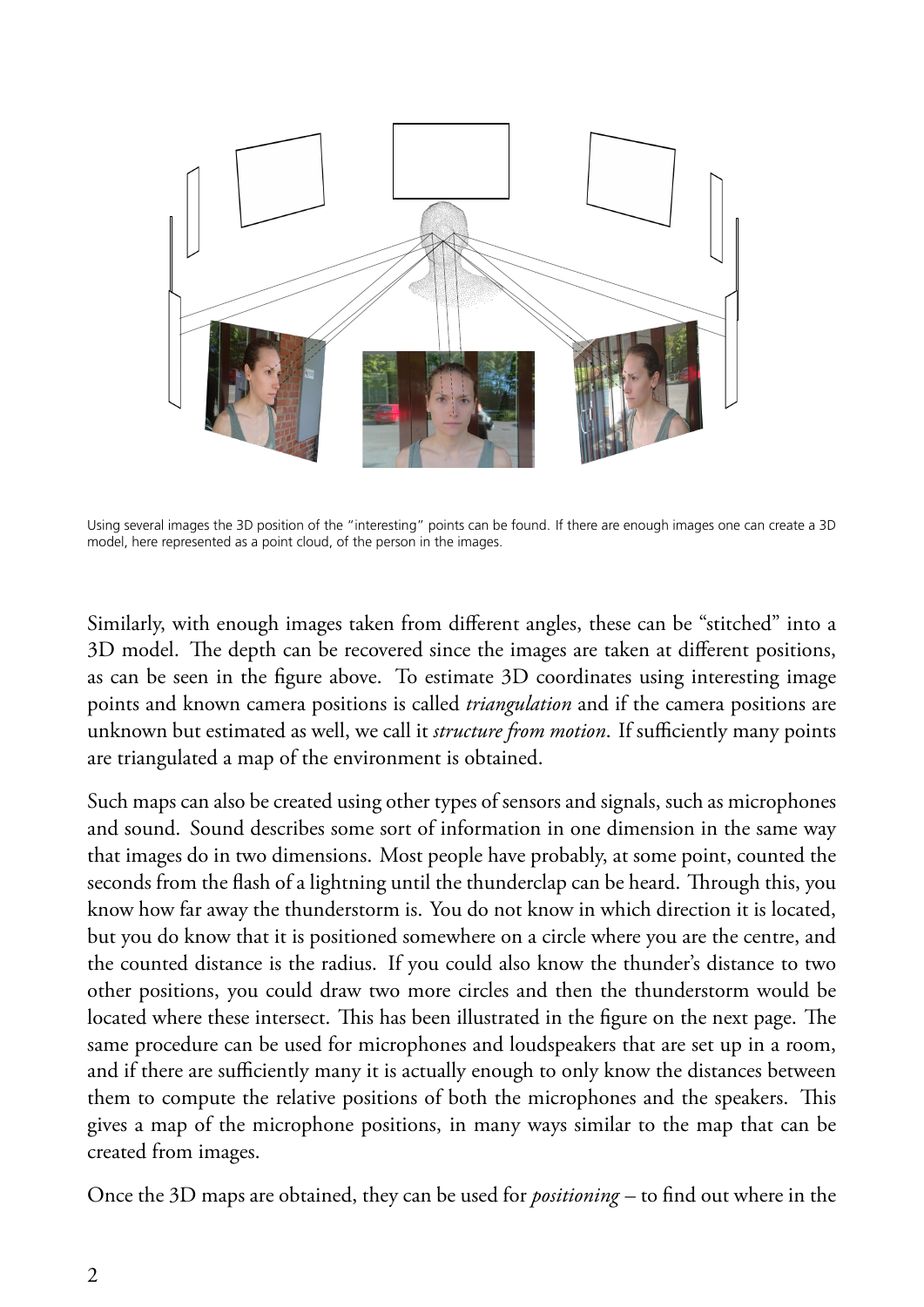

The image illustrates how you can find out where a thunderstorm is, if three people hear the thunder from different positions. By drawing a circle around each person, the position of the storm is given by the intersection of the circles.

map you are, either using sound or images. One example of a system that uses signals that are similar to sound is GPS, which is used a lot for outdoor positioning and navigation. The GPS does, however, work less well indoors, and because of this it can be good to have other systems that can be used in similar ways for indoor positioning. For the positioning to be as good as possible it is important that the map is as good as possible and in general the maps get better if more measurements are used (for example more images). Therefore, it is a good thing to be able to merge different maps of the same environment, to a more exact map and to be able to update it in case something in the environment changes. This can be done by identifying corresponding interesting points in the different maps and then stitching them so that they coincide – just as for panoramic stitching and triangulation.

Map merging can, for example, be useful for self-driving cars. Today, many cars have one or several cameras which can be used to determine the position of the car in an already known environment. Imagine that we have a map of a city and that a car is driving through this city. While driving, it will collect many images and using these images it can create its own, *local* map of the city. Now, if the local map can be added to the large, *global* map, the updated global map will after that contain more information than before. This makes it more exact. So if all cars that drive through the city can do the same thing, the map will gradually get better. Also, if some infrastructure of the city is changed, this will also be captured in the map, without the map being re-created.

In this thesis we first focus on finding good measurements between microphones and loudspeakers. We then cover the topic of creating maps using such measurements and the more exact the measurements are, the better will the resulting maps be. Finally, we show how